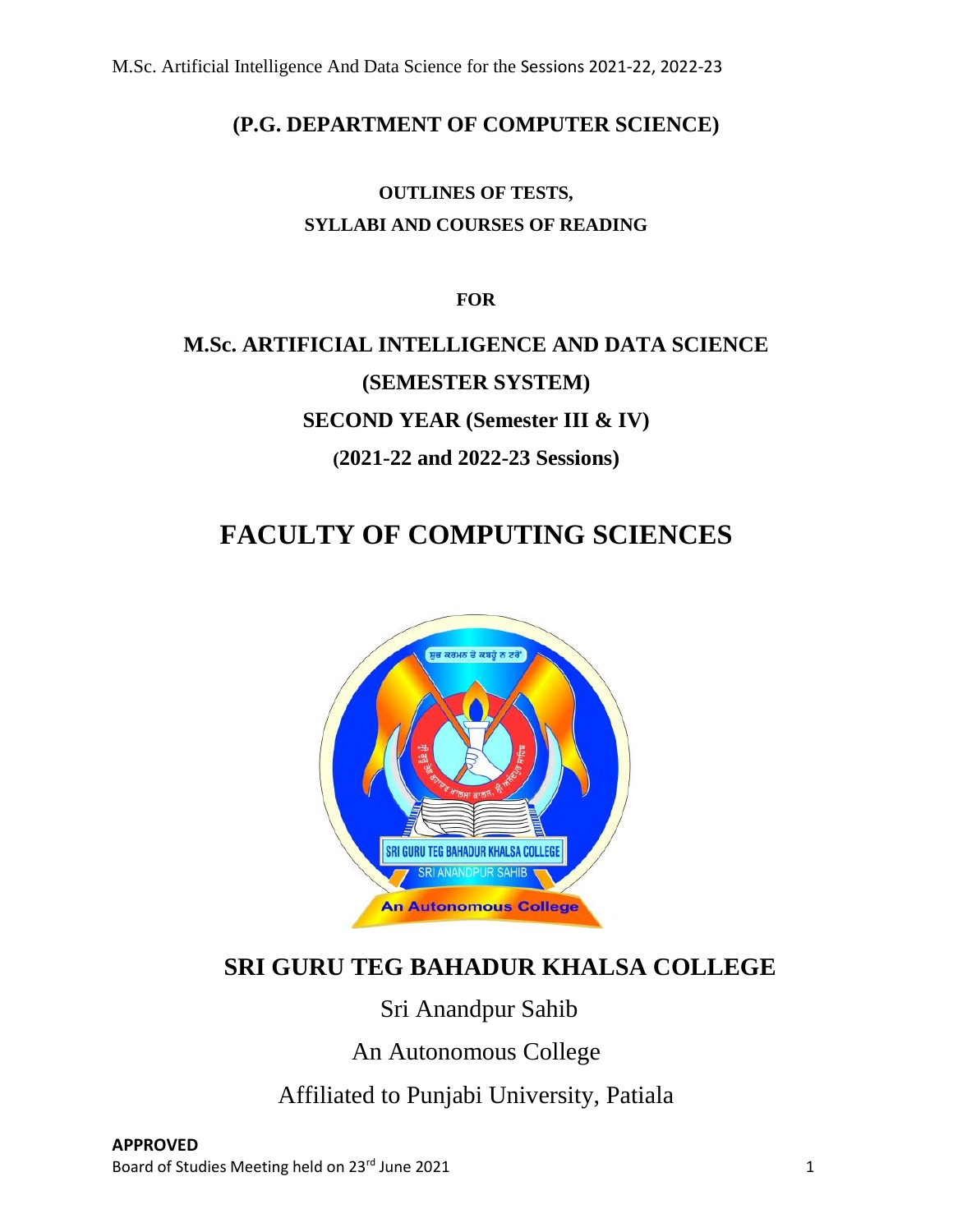## **PROGRAMME OF STUDY OF M.Sc.(AI & DS) PART-II (SEMESTER-III & IV) FOR SESSIONS 2021-22, 2022-23**

### **Semester-III**

| <b>DEHIESIEI "111</b> |                                                      |                |                                            |              |                |                                 |                 |                  |               |                |
|-----------------------|------------------------------------------------------|----------------|--------------------------------------------|--------------|----------------|---------------------------------|-----------------|------------------|---------------|----------------|
| Paper<br>Code         | <b>Name of Subject</b>                               |                | <b>Contact</b><br><b>Hours</b> per<br>week |              |                | <b>Examination scheme marks</b> |                 |                  | <b>Credit</b> |                |
|                       |                                                      | L              | T                                          | $\mathbf{P}$ | <b>Total</b>   | <b>Internal</b>                 | <b>External</b> | <b>Practical</b> | <b>Total</b>  |                |
| MSAIDS-211            | Data Analysis Using Python                           | 5              |                                            |              | 5              | 30                              | 70              |                  | 100           | 5              |
| MSAIDS-212            | <b>Soft Computing</b>                                | 4              |                                            |              | 5              | 30                              | 70              |                  | 100           | 5              |
| $MSAIDS-213$          | Digital Image Processing                             | 5              |                                            |              | 5              | 30                              | 70              |                  | 100           | 5              |
| MSAIDS-214            | <b>Computer Network Technologies</b>                 | $\overline{4}$ | $\mathbf{1}$                               |              | 5              | 30                              | 70              |                  | 100           | 5              |
| MSAIDS-215            | Lab-III<br>(Based<br>Software<br>on<br>$MSAIDS-211)$ |                |                                            | 4            | $\overline{4}$ | 30                              |                 | 70               | 100           | $\overline{2}$ |
| MSAIDS-216            | Lab-IV<br>(Based<br>Software<br>on<br>$MSAIDS-213$   |                |                                            | 4            | 4              | 30                              |                 | 70               | 100           | $\overline{2}$ |
|                       | <b>Total</b>                                         | 18             | $\overline{2}$                             | 8            | 28             | 180                             | 280             | 140              | 600           | 24             |

| <b>Semester-IV</b> |                                                                       |                                       |              |                                 |    |                       |                                 |     |     |                |
|--------------------|-----------------------------------------------------------------------|---------------------------------------|--------------|---------------------------------|----|-----------------------|---------------------------------|-----|-----|----------------|
| Paper<br>Code      | <b>Name of Subject</b>                                                | <b>Contact</b><br><b>Hours</b><br>per |              | <b>Examination scheme marks</b> |    |                       | <b>Credit</b>                   |     |     |                |
|                    |                                                                       | L                                     | T            | ${\bf P}$                       |    | <b>Total Internal</b> | <b>External Practical Total</b> |     |     |                |
| MSAIDS-221         | <b>Research Methodology</b>                                           | $\overline{4}$                        | 1            |                                 | 5  | 30                    | 70                              |     | 100 | 5              |
| MSAIDS-222         | Language<br>Natural<br>Processing<br><b>Using Python</b>              | 5                                     |              |                                 | 5  | 30                    | 70                              |     | 100 | 5              |
| MSAIDS-223         | <b>Big Data Analytics</b>                                             | 5                                     |              |                                 | 5  | 30                    | 70                              |     | 100 | 5              |
| MSAIDS-224         | Lab-V<br>Software<br>(Based<br>on<br>$MSAIDS-222$                     |                                       |              | $\overline{4}$                  | 4  | 30                    |                                 | 70  | 100 | $\overline{2}$ |
| MSAIDS-225         | Lab-VI<br>(Based<br>Software<br>on<br>$MSAIDS-223$                    |                                       |              | 4                               | 4  | 30                    |                                 | 70  | 100 | $\overline{2}$ |
| MSAIDS-226         | House<br>(2)<br>Weeks<br>In<br>Project<br><b>Industrial Training)</b> |                                       |              |                                 |    | 30                    |                                 | 70  | 100 | 5              |
|                    | <b>Total</b>                                                          | 14                                    | $\mathbf{1}$ | 8                               | 23 | 180                   | 210                             | 210 | 600 | 24             |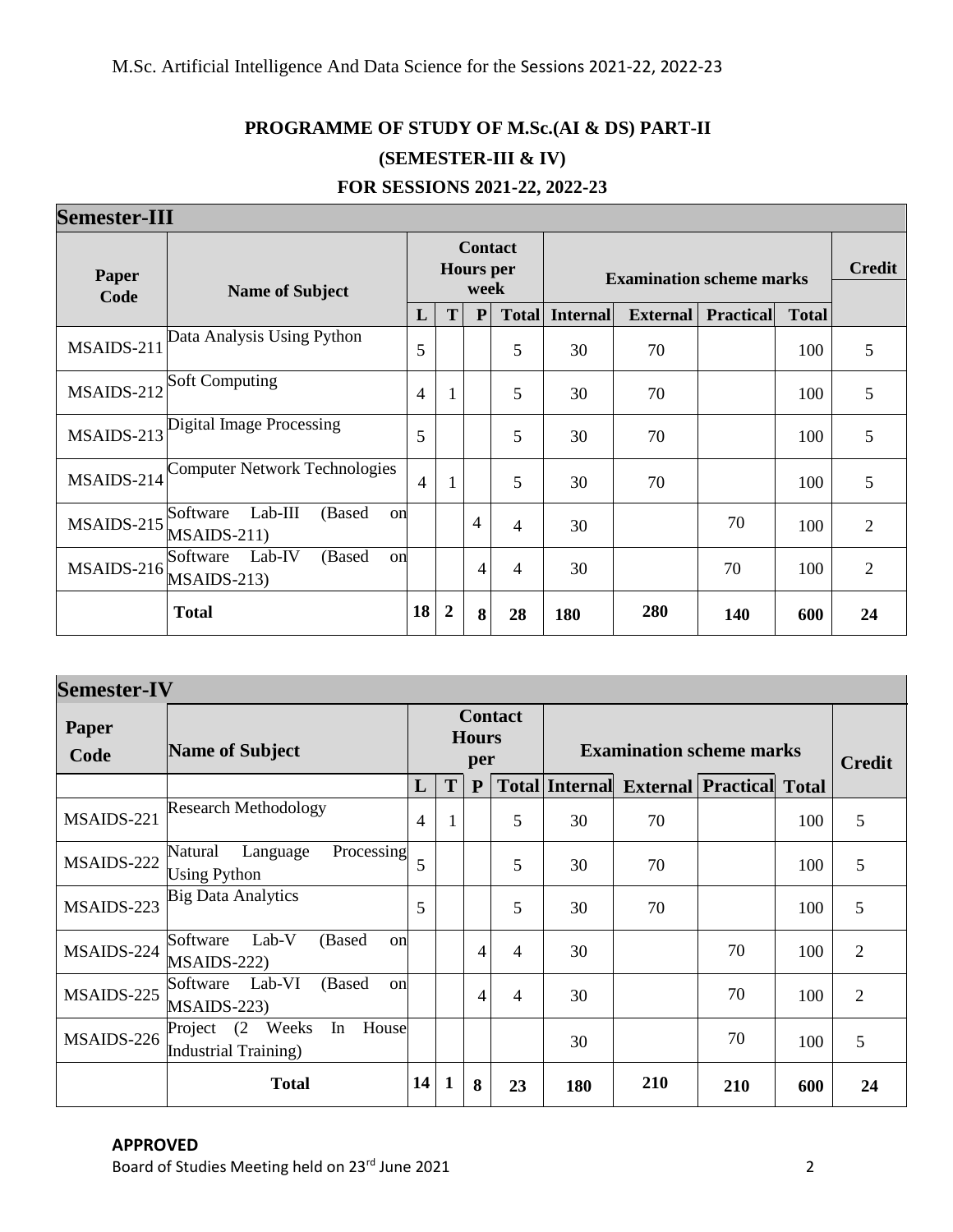#### **NOTE:**

The Break-up of Marks for Practical exams (External) will be as under:

| 1. Viva-Voce(External examination)   | 20Marks |
|--------------------------------------|---------|
| 2. Program Development and Execution | 20Marks |
| 3. File Record                       | 30Marks |

Internal Assessment will be based on Continuous Comprehensive Assessment (CCA)

pattern and the breakup of Internal Assessment will be asunder:

| a) Average of Two mid Semester Tests:                | 60%    |
|------------------------------------------------------|--------|
| b) Assignment/Seminar/Class Test/Tutorial/Quiz etc.: | 20%    |
| c) Attendance:                                       | 10%    |
| d) Class participation and behavior:                 | $10\%$ |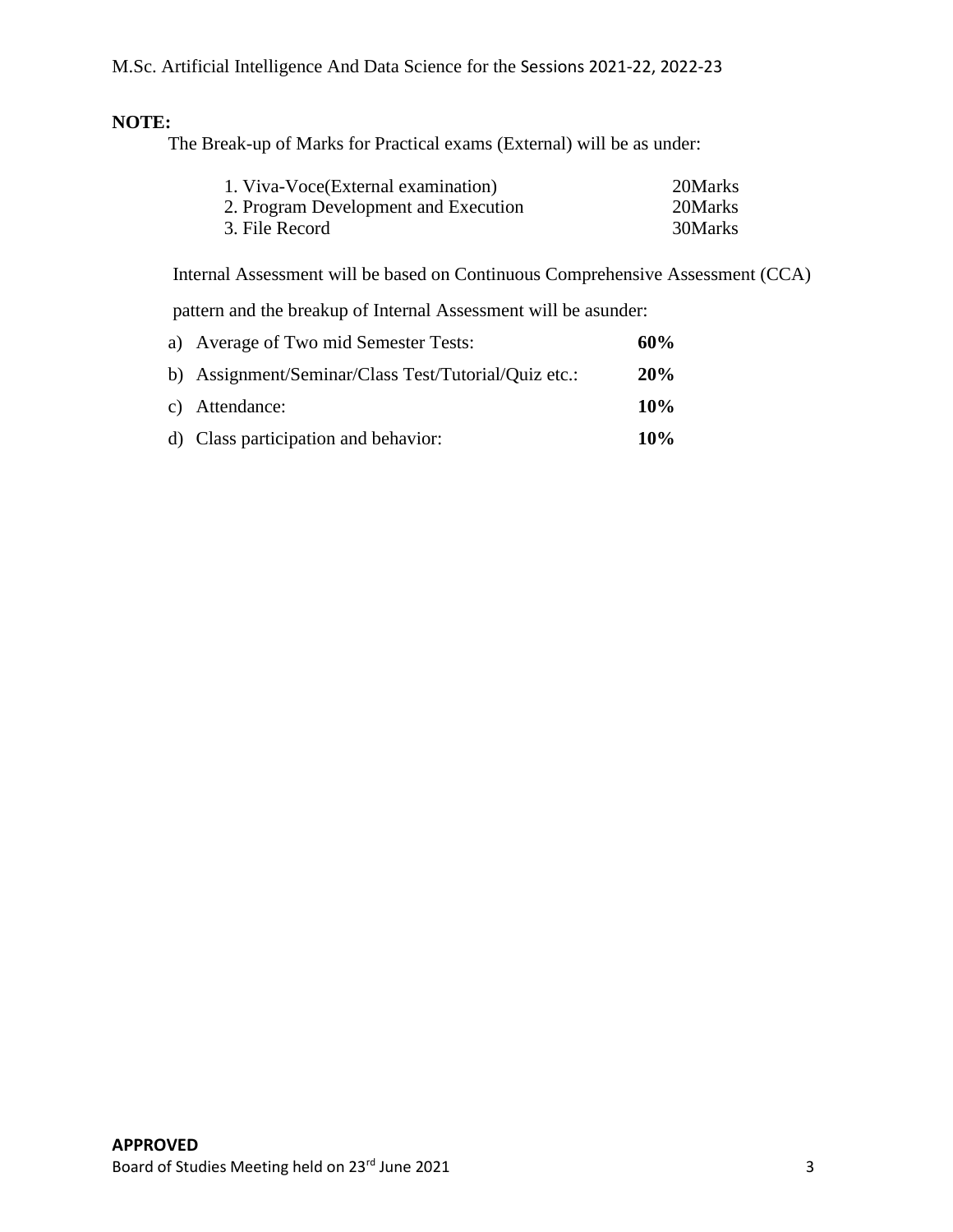#### **MSAIDS-211 Data Analysis using Python**

| <b>Maximum Marks: 100</b>             | <b>Time Allowed: 3 Hours</b>      |
|---------------------------------------|-----------------------------------|
| <b>External Examination: 70 Marks</b> | Pass Percentage: 35%              |
| <b>Internal Assessment: 30 Marks</b>  | <b>Teaching Hours per Week: 5</b> |
| Credits: $5(5L)$                      |                                   |

**Instruction for the Paper Setter:** The question paper will consist of three sections: A, B & C. Sections A & B will have four questions each from the respective sections of the syllabus carrying 10 marks for each question. Section C will have 10 short-answer type questions carrying 30 marks for each question which will cover the entire syllabus uniformly.

**Instruction for the candidates:** Candidates are required to attempt two questions each from the Sections A & B of the question paper and the entire section C.

**Course Objectives:** The main objectives of this course are:

- 1. To install and use Jupyter notebooks.
- 2. To demonstrate the basic and advanced concepts of Numpy and its various functions.
- 3. To introduce Pandas Series and Data Frames.
- 4. To introduce data manipulation and cleaning techniques using Pandas.
- 5. To demonstrate the loading of various formats and various data manipulation operations like data wrangling, group operations etc.
- 6. To introduce data visualization and plotting tools.

#### **SECTION-A**

**Introduction to Data Analysis:** Kinds of Data, Essential Python Libraries: NumPy, Pandas, Matplotlib, IPython and Jupyter, SciPy, scikit-learn, statsmodels

**NumPy Basics:** The NumPy ndarray: Creating ndarrays, Data types for ndarraays, Arithmetic with NumPy Arrays, Basic indexing, slicing, Boolean indexing, Fancy indexing, transposing arrays and swapping axes, Universal Functions: Fast Element-Wise Array Functions, Array-Oriented Programming with Arrays.

**Advanced NumPy:** ndarray Object Internals, Advanced Array Manipulation, Broadcasting.

**Getting Started With Pandas:** Introduction to pandas Data Structures: Series, Data frame, Index Objects **Essential Functionality:** Reindexing, Dropping Entries from an Axis, Indexing, Selection, Filtering, Integer Indexes, Arithmetic and Data Alignment, Function Application and Mapping, Sorting and Ranking, Axis Indexes with Duplicate Labels, Summarizing and Computing Descriptive Statistics.

**Data Loading, Storage, and File Formats:** Reading and Writing Data in Text Format: csv files, json files.

#### **SECTION-B**

**Data Cleaning and Preparation:** Handling Missing Data: filtering out missing data, filling in missing data; Data Transformation: Removing duplicates, transforming data using a function or mapping, replacing values, renaming axis indexes, String Manipulation: string object methods.

**Data Wrangling**: Join, Combine, and Reshape, Hierarchical Indexing, Combining and Merging Datasets, Reshaping with hierarchical indexing.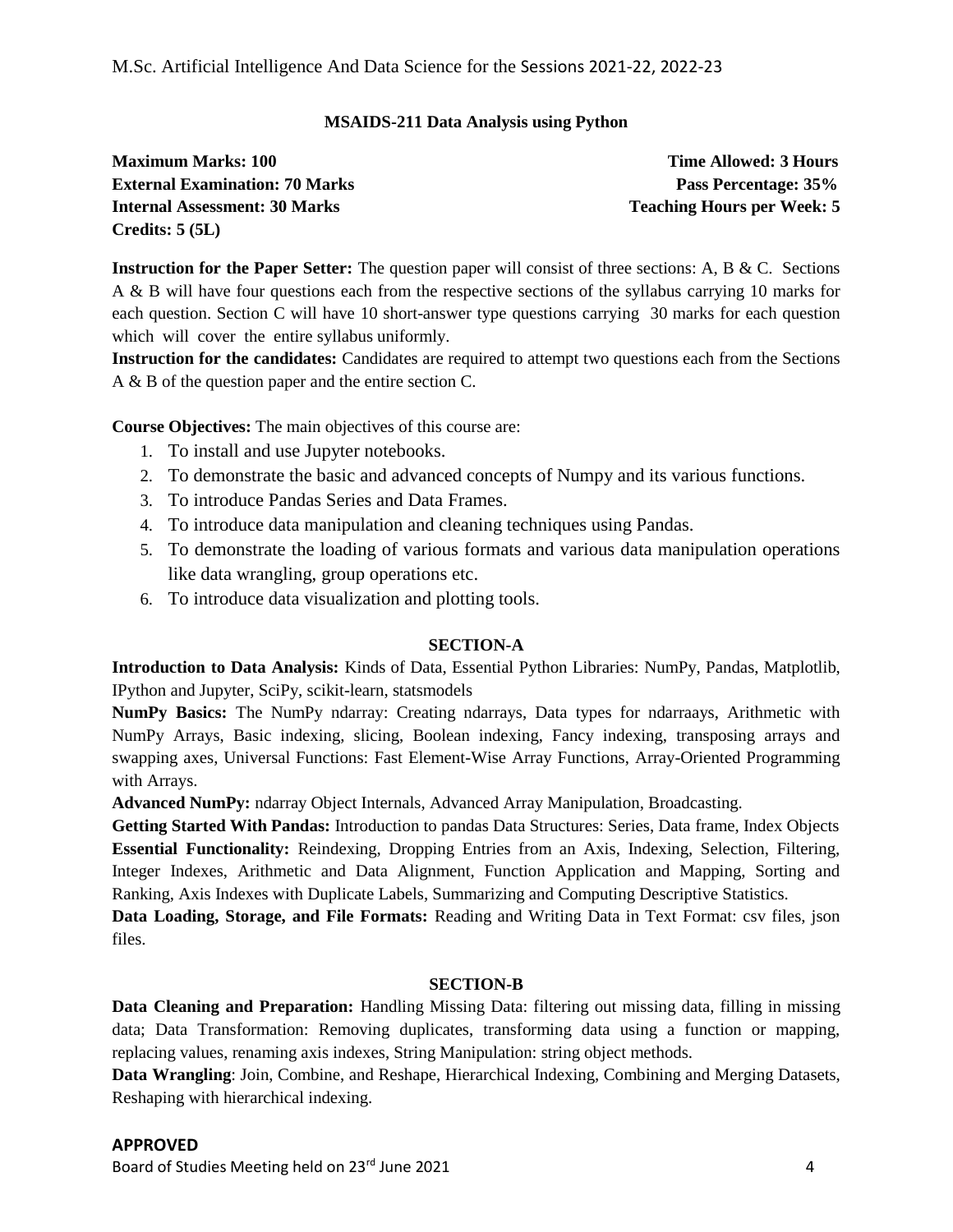**Data Aggregation and Group Operations:** GroupBy Mechanics, Iterating over groups, selecting a column or subset of columns, Data Aggregation **Advanced pandas:** Categorical Data, Advanced GroupBy Use, **Plotting and Visualization:** A Brief matplotlib API Primer: Figures, Subplots, colors, markers, Line styles, saving plots to file **Case Studies:** 2012 Federal Election Commission Database.

**Course Learning Outcomes:** At the end of this course, students will be:

- 1. Be able to use Jupyter notebooks efficiently.
- 2. Learn how to work with NumPy datatypes.
- 3. Be proficient in pandas Series.
- 4. Be proficient in pandas DataFrames.
- 5. Understand how to use data visualization.
- 6. Know how to import and clean data.
- 7. Learn Data Wrangling and Aggregation operations.

#### **Text Book:**

1. Wes McKinney, Python for Data Analysis, Shroff Publications and Distributors

#### **Reference Book:**

- 1. Michael Milton, A Brain Friendly Guide: Head First Data Analysis, Shroff Publications and Distributors.
- 2. Bharti Motwani, Data Analytics using Python, Wiley publisher.
- 3. Anil Maheshwari, Data Analytics, McGraw Hill Education.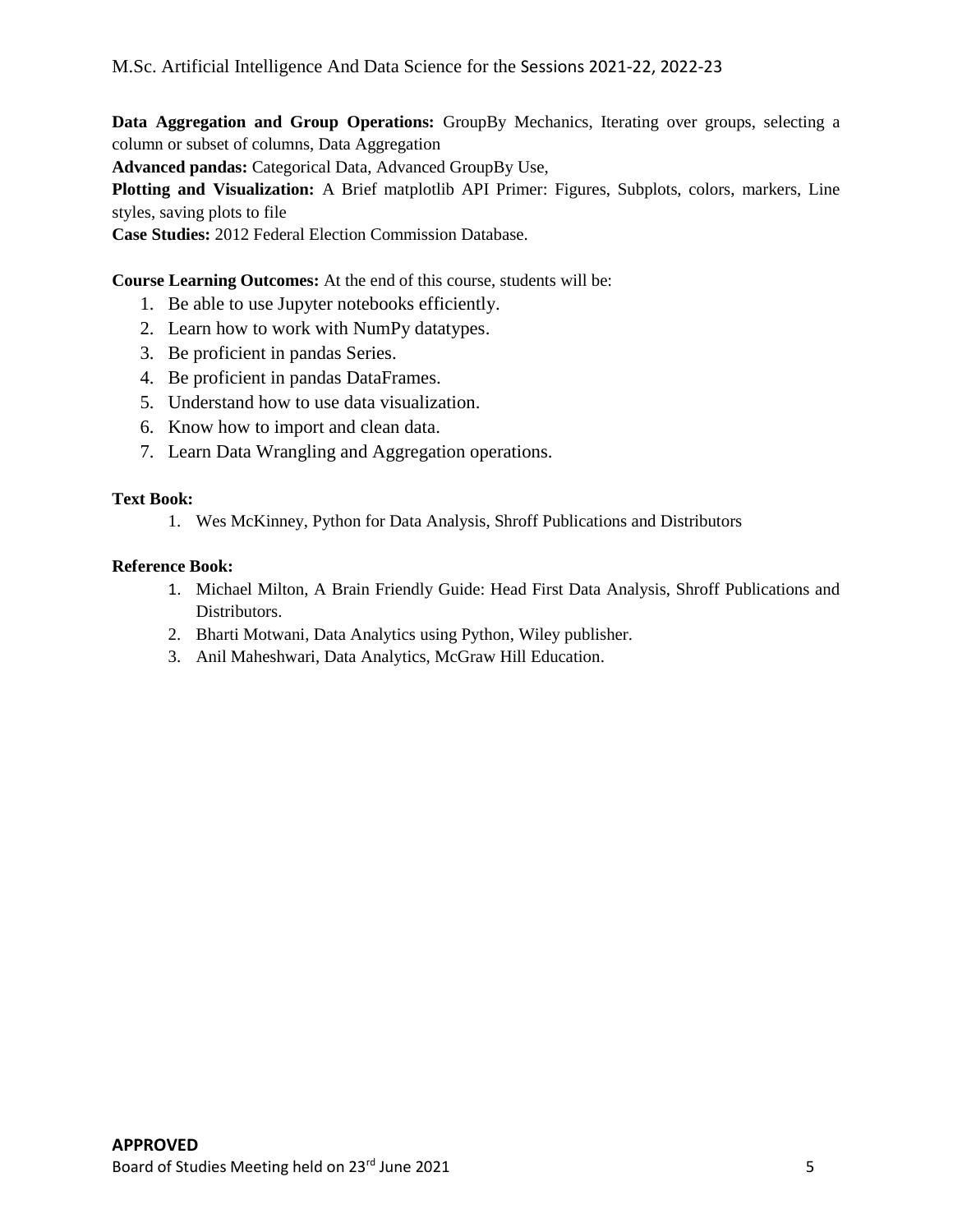#### **MSAIDS-212 Soft Computing**

**Maximum Marks: 100 Time Allowed: 3 Hours External Examination: 70 Marks Pass Percentage: 35% Internal Assessment: 30 Marks Teaching Hourse Property Reserve Teaching Hours per Week: 5 Credits: 5 (4L+1T)**

**Instruction for the Paper Setter:** The question paper will consist of three sections: A, B & C. Sections A & B will have four questions each from the respective sections of the syllabus carrying 10 marks for each question. Section C will have 10 short-answer type questions carrying 30 marks for each question which will cover the entire syllabus uniformly.

**Instruction for the candidates:** Candidates are required to attempt two questions each from the Sections A & B of the question paper and the entire section C.

**Course Objectives:** The main objectives of this course are:

- 1. To introduce students to Soft Computing concepts and techniques.
- 2. To make the students familiar with architecture and various types of Neural Networks.
- 3. To introduce Fuzzy Logic, Architecture of Fuzzy Logic Systems and their applications.
- 4. To briefly introduce Genetic algorithms and its application areas.
- 5. To briefly explain Applications of Soft Computing.

#### **SECTION-A**

**Introduction:** Introduction to soft computing, Concept of computing systems, Elements of Soft Computing: Fuzzy Logic, Neural Networks, Genetic Algorithms, Adaptive Resonance Theory, "Soft" computing versus "Hard" computing, Characteristics of Soft computing.

**Neural Networks:** Introduction to Artificial Neural Networks, Functioning of Biological Brain & Neuron, Concept of Learning/Training, Model of an Artificial Neuron, Building Blocks: Single Layer Feed-forward, Multilayer Feed-forward, Feedback Network, Adjustments of Weights or Learning, Activation Functions, Learning and Adaption: Neural Network Rules; Back Propagation Network: Background, Back Propagation Learning, Back Propagation Algorithm.

#### **SECTION-B**

**Fuzzy Logic:** What is Fuzzy Logic, Characteristics of Fuzzy Logic System, Architecture of Fuzzy Logic System: Rule Base, Fuzzification, Inference Engine, De-Fuzzification; Membership Function, Classical Fuzzy Set Theory, Fuzzy Sets, Operation on Fuzzy Sets, Implication of Propositional Logic, Reasoning with Proposition, Predicate Logic, Fuzzy Reasoning Methods, Fuzzy Composition, Fuzzy Quantifiers, Fuzzy Inference, Applications of Fuzzy Logic.

**Genetic Algorithms:** Concepts, Creation of offspring, Working Principle, Encoding, Fitness Functions, Reproduction, Genetic Modeling; Generation Cycle & Convergence of Genetic Algorithm, Application areas of Genetic Algorithms.

**Applications of Soft Computing:** Image Registration, Object Recognition, Automated feature extraction, Navigation, Integration of soft computing and GIS for flood forecasting and monitoring, Landslide Susceptibility, Highway Alignment, Smart City Planning, Agriculture, Solid Waste Disposal.

**Course Learning Outcomes:** At the end of this course, students will be able to:

#### **APPROVED**

Board of Studies Meeting held on 23<sup>rd</sup> June 2021 6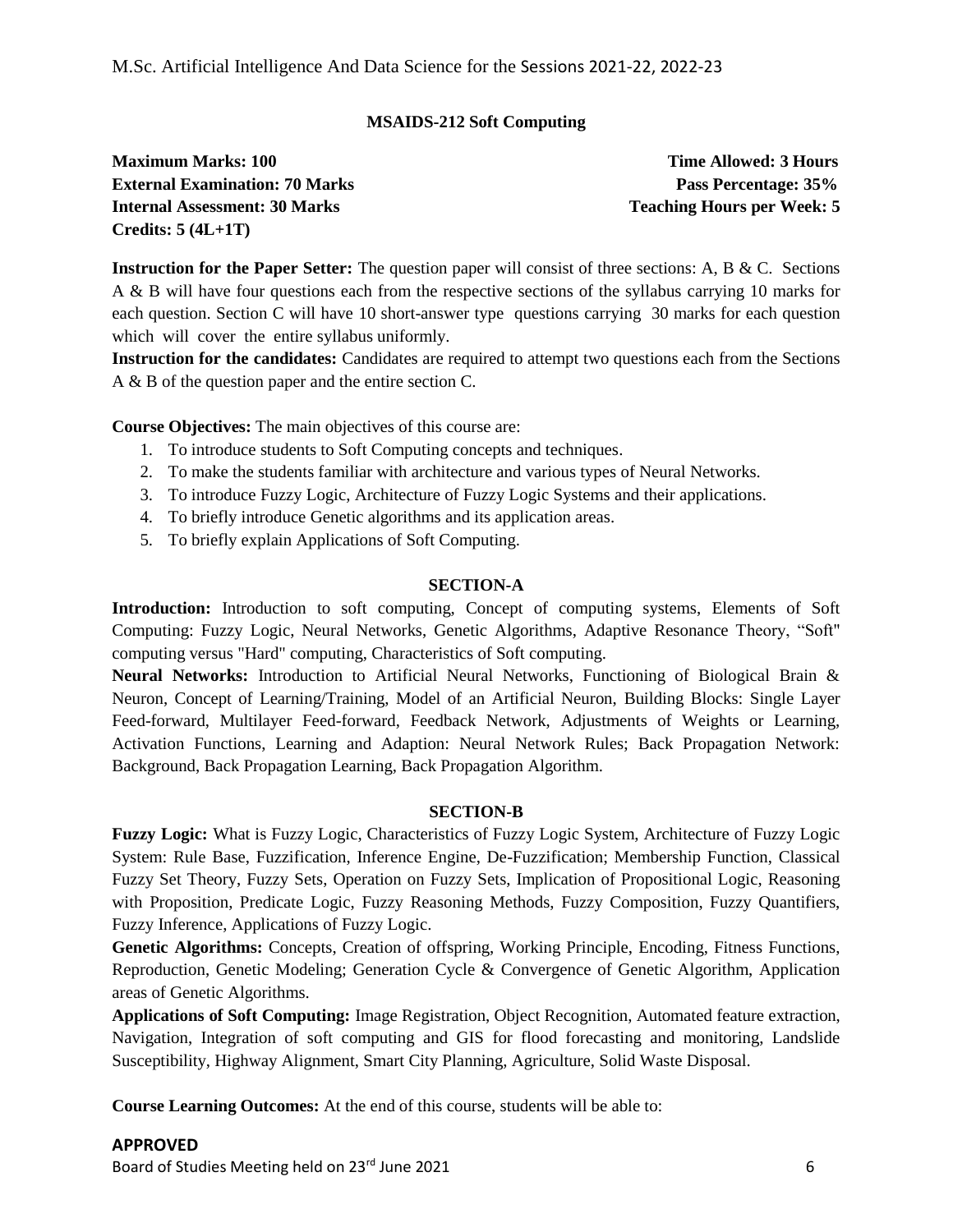- 1. Conceptualize and parameterize various problems to be solved through basic soft computing techniques.
- 2. Identify and describe soft computing techniques and their roles in building intelligent machines.
- 3. To understand the fundamental theory and concepts of neural networks, Identify different neural network architectures and Back Propagation Algorithm.
- 4. Comprehend the fuzzy logic and the concept of fuzziness involved in various systems and fuzzy set theory.
- 5. Understand soft computing techniques and their role in problem solving.

#### **Text Books:**

- 1. S. N.Sivanandam and S.N.Deepa, "Principles of Soft Computing", Wiley India Pvt Ltd.
- 2. S, Rajasekaran & G.A. Vijayalakshmi Pai, Neural Networks, Fuzzy Logic & Genetic Algorithms, Synthesis & applications, PHI Publication.

#### **Suggested Reading:**

- 1. George J. Klir, Ute St. Clair, Bo Yuan, Fuzzy Set Theory: Foundations and Applications Prentice Hall.
- 2. David E. Goldberg, Genetic Algorithm in Search Optimization and Machine Learning Pearson Education India.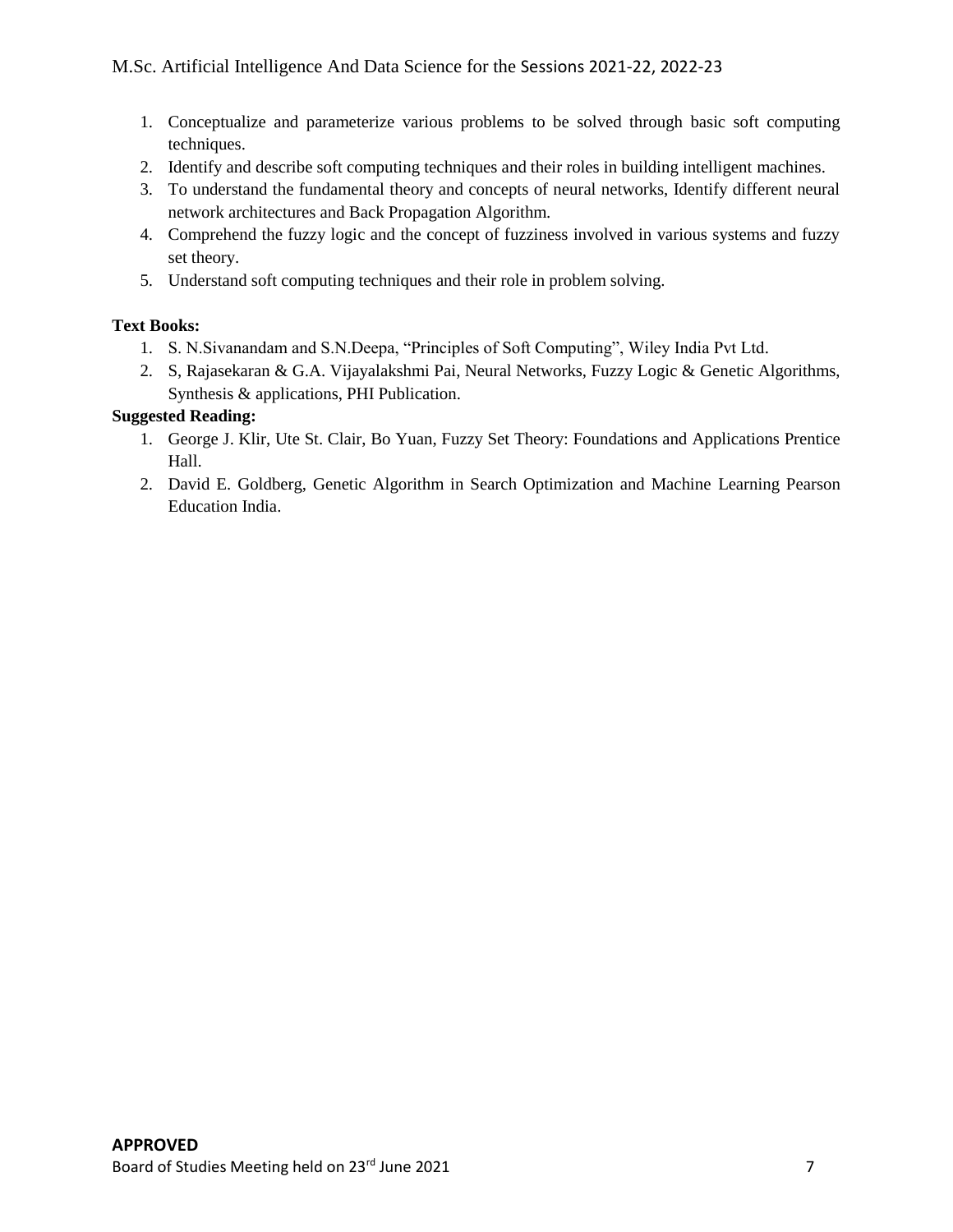#### **MSAIDS-213 Digital Image Processing**

| <b>Maximum Marks: 100</b>             | <b>Time Allowed: 3 Hours</b>      |
|---------------------------------------|-----------------------------------|
| <b>External Examination: 70 Marks</b> | Pass Percentage: 35%              |
| <b>Internal Assessment: 30 Marks</b>  | <b>Teaching Hours per Week: 5</b> |
| Credits: $5(5L)$                      |                                   |

**Instruction for the Paper Setter:** The question paper will consist of three sections: A, B & C. Sections A & B will have four questions each from the respective sections of the syllabus carrying 10 marks for each question. Section C will have 10 short-answer type questions carrying 30 marks for each question which will cover the entire syllabus uniformly.

**Instruction for the candidates:** Candidates are required to attempt two questions each from the Sections A & B of the question paper and the entire section C.

**Course Objectives:** The main objectives of this course are:

- 1. To become familiar with digital image fundamentals.
- 2. To get exposed to simple image enhancement techniques in Spatial and Frequency domain.
- 3. To learn concepts of degradation function and restoration techniques.
- 4. To study the image segmentation and representation techniques.
- 5. To become familiar with image compression and recognition methods.

#### **SECTION-A**

**Digital Image Fundamentals:** Steps in Digital Image Processing, Components, Elements of Visual Perception, Image Sensing and Acquisition, Image Sampling and Quantization, Relationships between pixels, Color image fundamentals, RGB, HSI models, Two-dimensional mathematical preliminaries, 2D transforms, DFT, DCT.

**Image Enhancement:** Spatial Domain: Gray level transformations, Histogram processing, Basics of Spatial Filtering, Smoothing and Sharpening Spatial Filtering, Frequency Domain: Introduction to Fourier Transform, Smoothing and Sharpening frequency domain filters, Ideal, Butterworth and Gaussian filters, Homo-morphic filtering, Color image enhancement.

#### **SECTION-B**

**Image Restoration:** Image Restoration, degradation model, Properties, Noise models, Mean Filters, Order Statistics, Adaptive filters, Band reject Filters, Band pass Filters, Notch Filters, Optimum Notch Filtering, Inverse Filtering, Wiener filtering

**Image Segmentation:** Edge detection, Edge linking via Hough transform, Thresholding Region based segmentation, Region growing, Region splitting and merging, Morphological processing erosion and dilation, Segmentation by morphological watersheds, basic concepts, Dam construction, Watershed segmentation algorithm.

**Image Compression and Recognition:** Need for data compression, Huffman, Run Length Encoding, Shift codes, Arithmetic coding, JPEG standard, MPEG. Boundary representation, Boundary description, Fourier Descriptor, Regional Descriptors, Topological feature, Texture, Patterns and Pattern classes, Recognition based on matching.

**Course Learning Outcomes:** At the end of this course, students will be able to: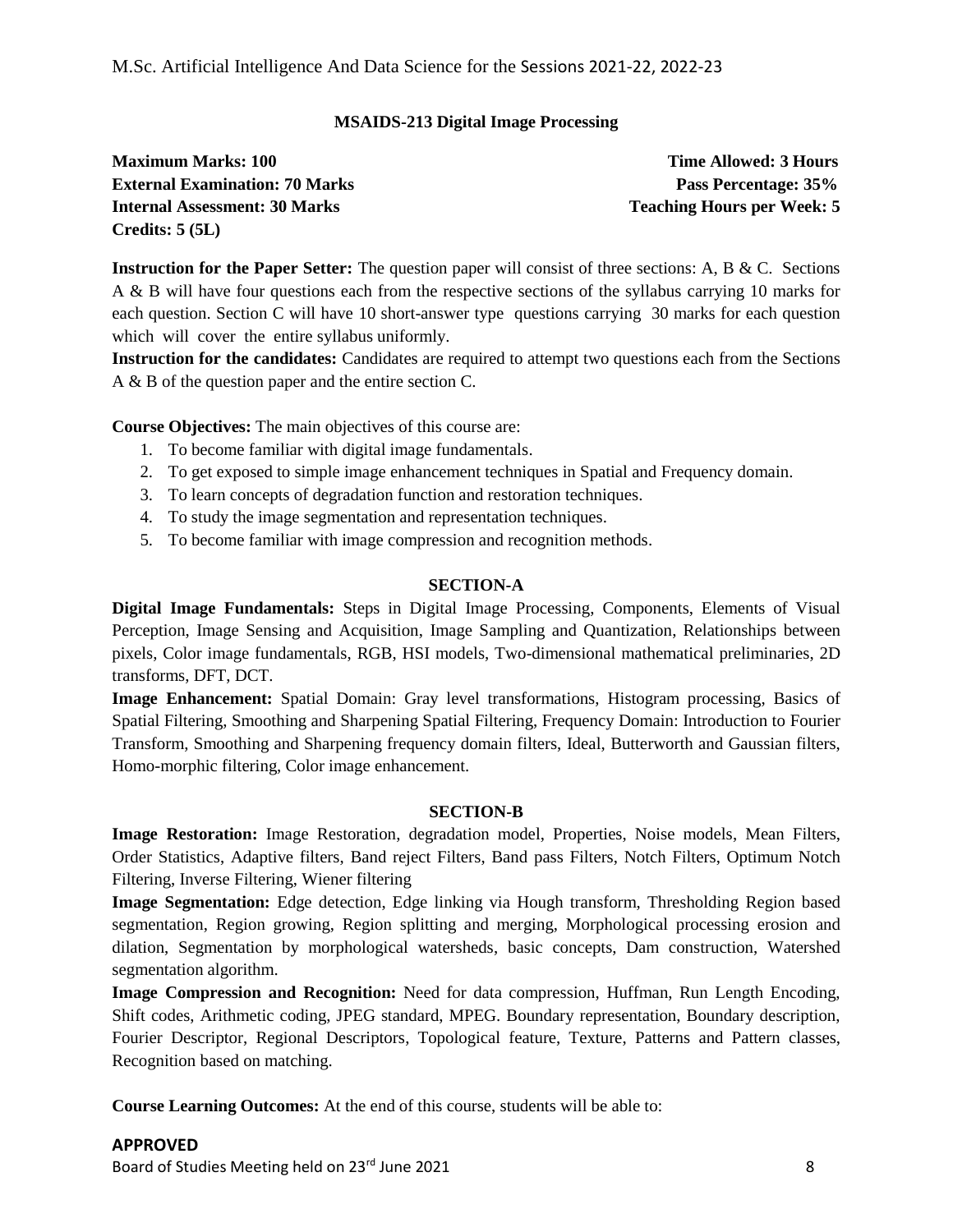- 1. Know and understand the basics and fundamentals of digital image processing, such as digitization, sampling, quantization, and 2D-transforms.
- 2. Operate on images using the techniques of smoothing, sharpening and enhancement.
- 3. Understand the restoration concepts and filtering techniques.
- 4. Learn the basics of segmentation, features extraction, compression and recognition methods for color models.

#### **Text Books:**

- 1. Rafael C. Gonzalez, Richard E. Woods,Digital Image Processing Pearson, Third Edition.
- 2. Anil K. Jain,Fundamentals of Digital Image Processing Pearson.

#### **References:**

- 1. Kenneth R. Castleman, Digital Image Processing Pearson.
- 2. Rafael C. Gonzalez, Richard E. Woods, Steven Eddins, Digital Image Processing using MATLAB Pearson Education, Inc..
- 3. D,E. Dudgeon and RM. Mersereau, Multidimensional Digital Signal Processing Prentice Hall Professional Technical Reference.
- 4. William K. Pratt, Digital Image Processing John Wiley, New York.
- 5. Milan Sonka et al Image processing, analysis and machine vision Brookes/Cole, Vikas Publishing House, 2nd edition.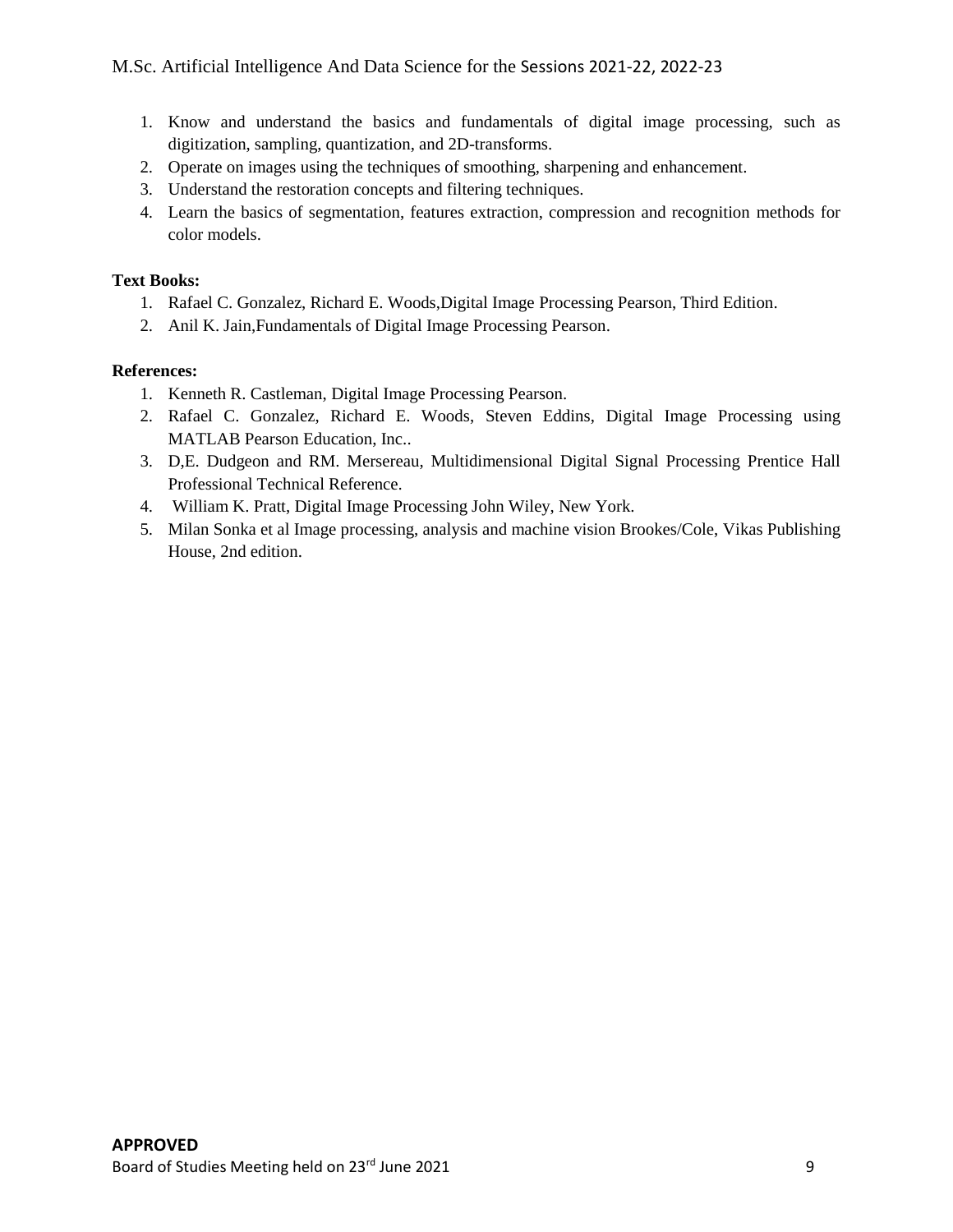#### **MSAIDS-214 Computer Network Technologies**

| <b>Maximum Marks: 100</b>             | <b>Time Allowed: 3 Hours</b>      |
|---------------------------------------|-----------------------------------|
| <b>External Examination: 70 Marks</b> | Pass Percentage: 35%              |
| Internal Assessment: 30 Marks         | <b>Teaching Hours per Week: 5</b> |
| Credits: $5(4L+1T)$                   |                                   |

**Instruction for the Paper Setter:** The question paper will consist of three sections: A, B & C. Sections A & B will have four questions each from the respective sections of the syllabus carrying 10 marks for each question. Section C will have 10 short-answer type questions carrying 30 marks for each question which will cover the entire syllabus uniformly.

**Instruction for the candidates:** Candidates are required to attempt two questions each from the Sections A & B of the question paper and the entire section C.

**Course Objectives**: Thorough understanding of Network Technologies

#### **SECTION-A**

**Data communication Techniques**, Synchronous-Asynchronous Transmission, Digital Transmission, Transmission Media, Impairments, Data encoding Techniques

**Communication Networks:** Circuit switching, Message switching, Packet Switching. X.25, LAN Technologies, Virtual Circuits

**Network Reference models** – OSI and TCP/IP, Layered architecture

**Data Link Layer**: Design issue, framing, error control, flow control, HDLC, SDLC, data link layer in the Internet (SLIP, PPP)

**Network Layer:** Routing Algorithms, shortest path, distance vector routing, Link state routing, and multicast routing. Congestion control, traffic shaping, leaky bucket, token bucket, choke packets, load shedding, internetworking- connection oriented and connectionless, fragmentation, internet architecture and addressing, IP protocol, ICMP, APR, RARP, OSPF, BGP, CIDR, IPv6.

#### **SECTION - B**

**Transport Layer:** Transport Service, quality of service, connection management, addressing, flow control and buffering, multiplexing, Internet transport protocols- TCP and UDP

**Session layer:** Dialogue management, synchronization and remote procedure call.

**Presentation layer:** date representation, data compression, network security and cryptography

**Application layer:** SMTP and World Wide Web

#### **Course Outcomes**

- 1. Recognize the technological trends of Computer Networking.
- 2. Discuss the key technological components of the Network.
- 3. Evaluate the challenges in building networks and solutions to those.

#### **Reference Books:**

1. A. S. Tanenbaum, "Computer Networks", Pearson Education

- 2. W. Stallings," Data and Computer Communications", PHI
- 3. J.F. Kurose, K.W. Ross, "Computer Networking: A Top-Down Approach featuring the

#### **APPROVED**

Board of Studies Meeting held on 23<sup>rd</sup> June 2021 10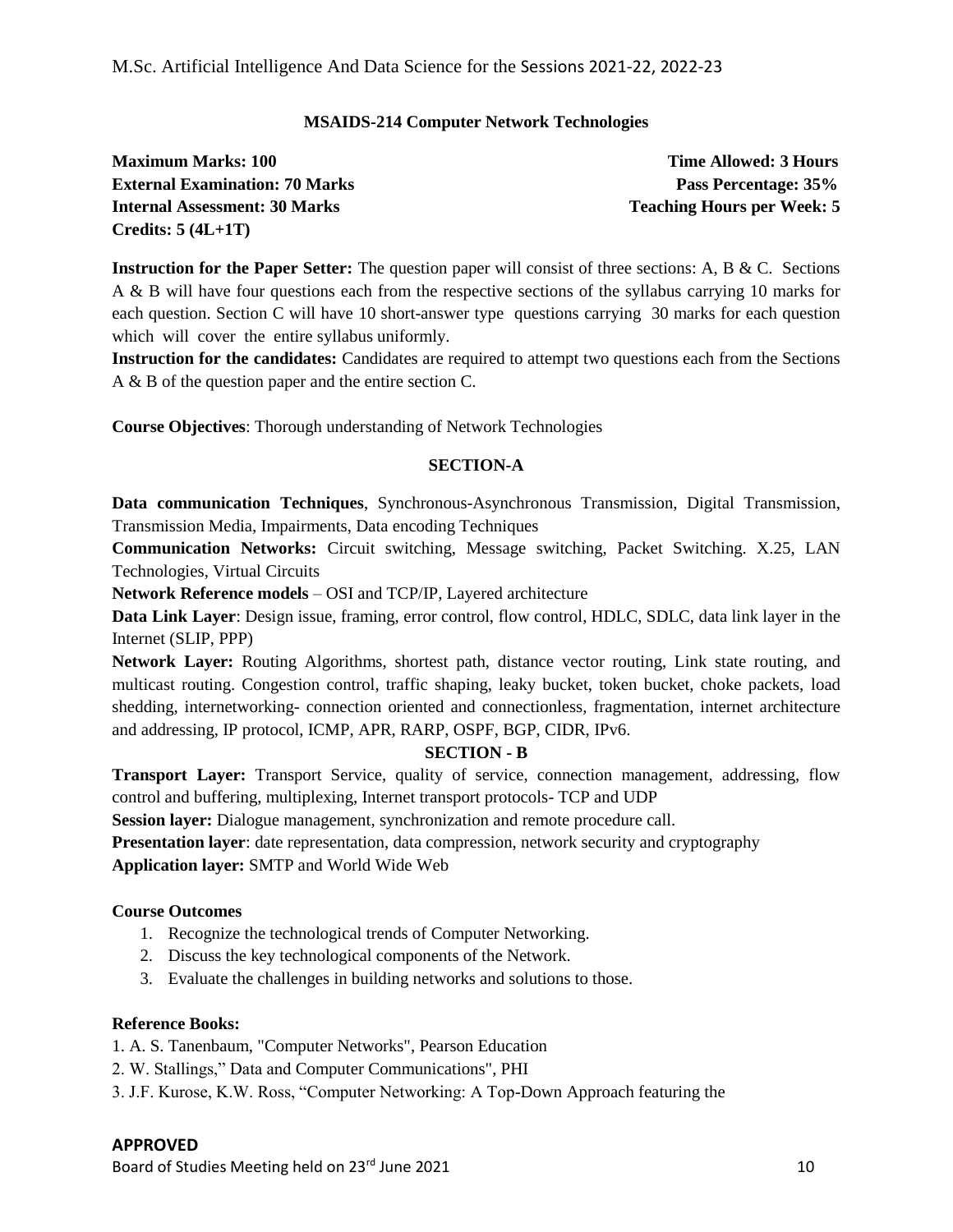Internet", Pearson Education

4. L.L. Peterson, B.S. Davie, "Computer Networks: A Systems Approach", Pearson Education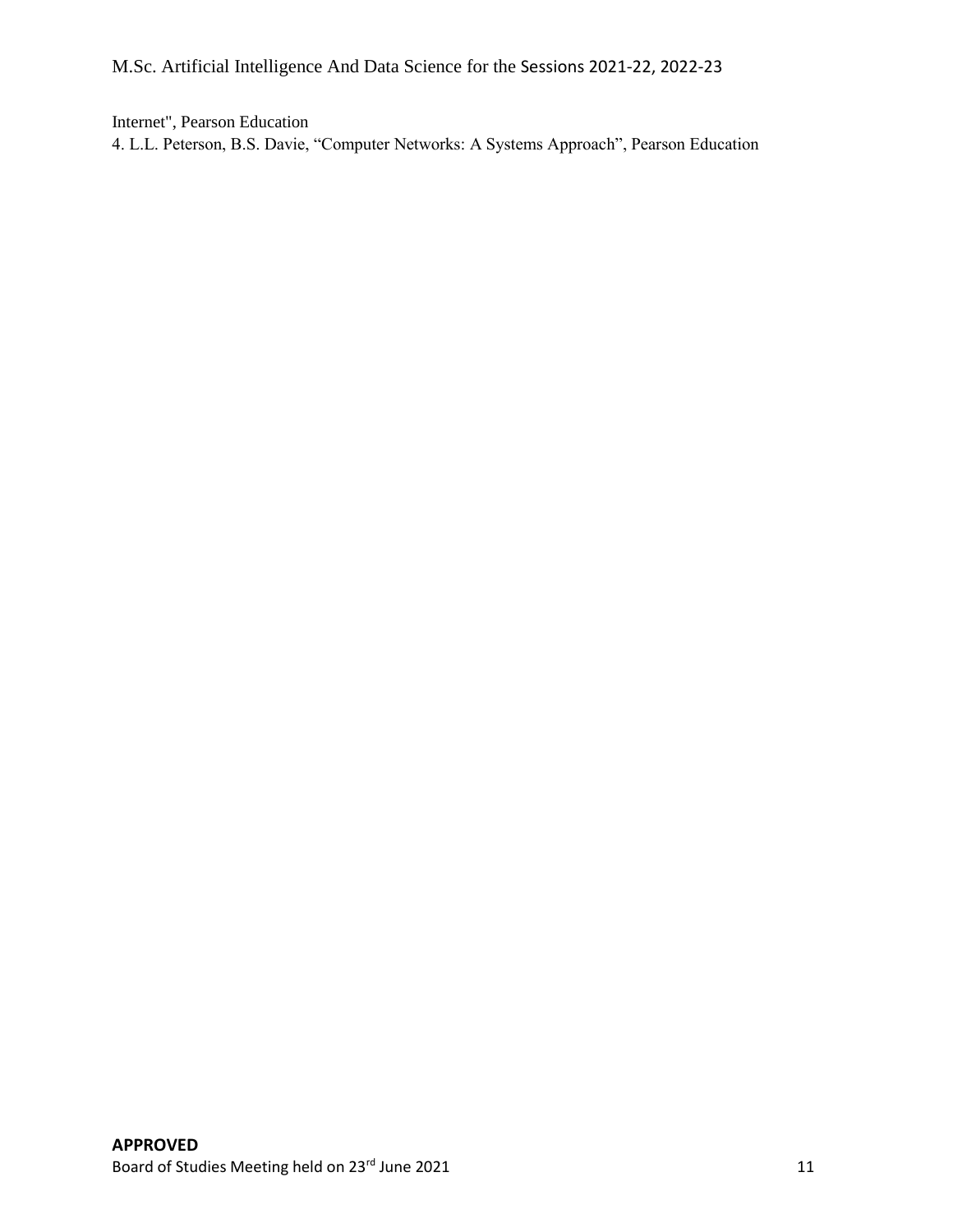#### **MSAIDS-215 Software Lab-III (Based on MSAIDS-211)**

**Maximum Marks: 100** Time Allowed: 3 Hours **External Examination: 70 Marks Pass Percentage: 35% Internal Assessment: 30 Marks Teaching Hours per Week: 4 Credits: 2 (2P)**

This laboratory course will mainly comprise of exercises based on subject MSAIDS-211: Data Analysis using Python. Students are required to develop programs based upon:

- 1. NumPy basics
- 2. Advanced NumPy
- 3. Pandas- Series, Dataframes
- 4. Essential functionalities of Pandas
- 5. Data loading, storage of various file formats
- 6. Data wrangling
- 7. Group operations
- 8. Data visualization using matplotlib.

The Break-up of Marks for Practical exams (External) will be as under:

| 1. Viva Voce                         | 20 Marks |
|--------------------------------------|----------|
| 2. Program Development and Execution | 30Marks  |
| 3. File Record                       | 20Marks  |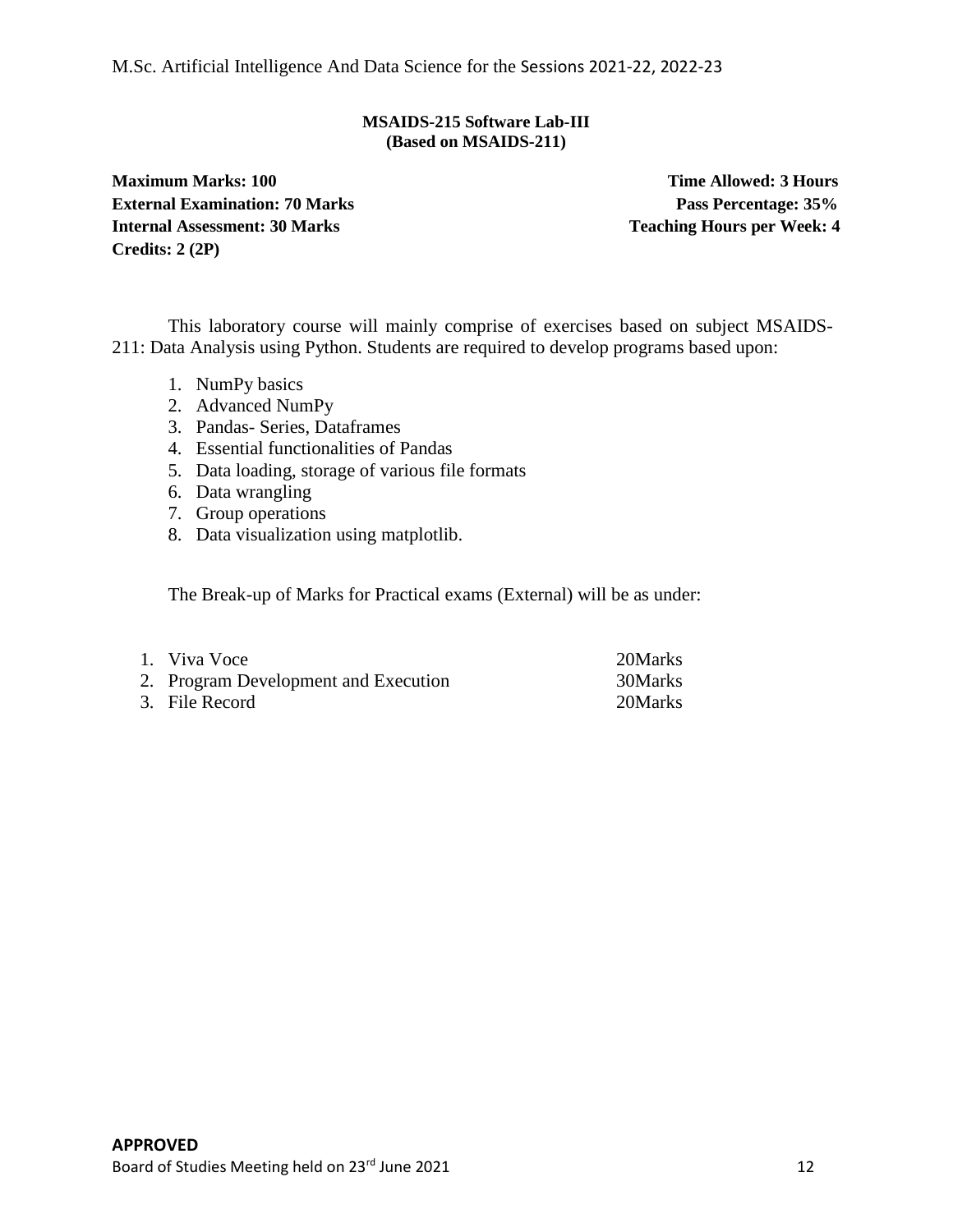#### **MSAIDS-216 Software Lab-IV (Based on MSAIDS-213)**

**Maximum Marks: 100 Time Allowed: 3 Hours External Examination: 70 Marks Pass Percentage: 35% Internal Assessment: 30 Marks Teaching Hourse Property Reserve Teaching Hours per Week: 4 Credits: 2 (2P)**

This laboratory course will mainly comprise of exercises based on subject MSAIDS-213: Digital Image Processing. Students are required to develop the given programs with internal documentation:

- 1. Program to extract different Attributes of an Image.
- 2. Program for Image Negation.
- 3. To fill the region of interest for the image.
- 4. Program for Histogram Mapping and Equalization.
- 5. Program for Image Smoothening and Sharpening.
- 6. Program for Edge Detection.
- 7. Program for Morphological Operations: erosion and dilation.
- 8. Program for Pseudo Coloring.
- 9. Program for Chain Coding.
- 10. Program for DCT/IDCT Computation.

The Break-up of Marks for Practical exams (External) will be as under:

| 1. Viva Voce                         | 20Marks |
|--------------------------------------|---------|
| 2. Program Development and Execution | 30Marks |
| 3. File Record                       | 20Marks |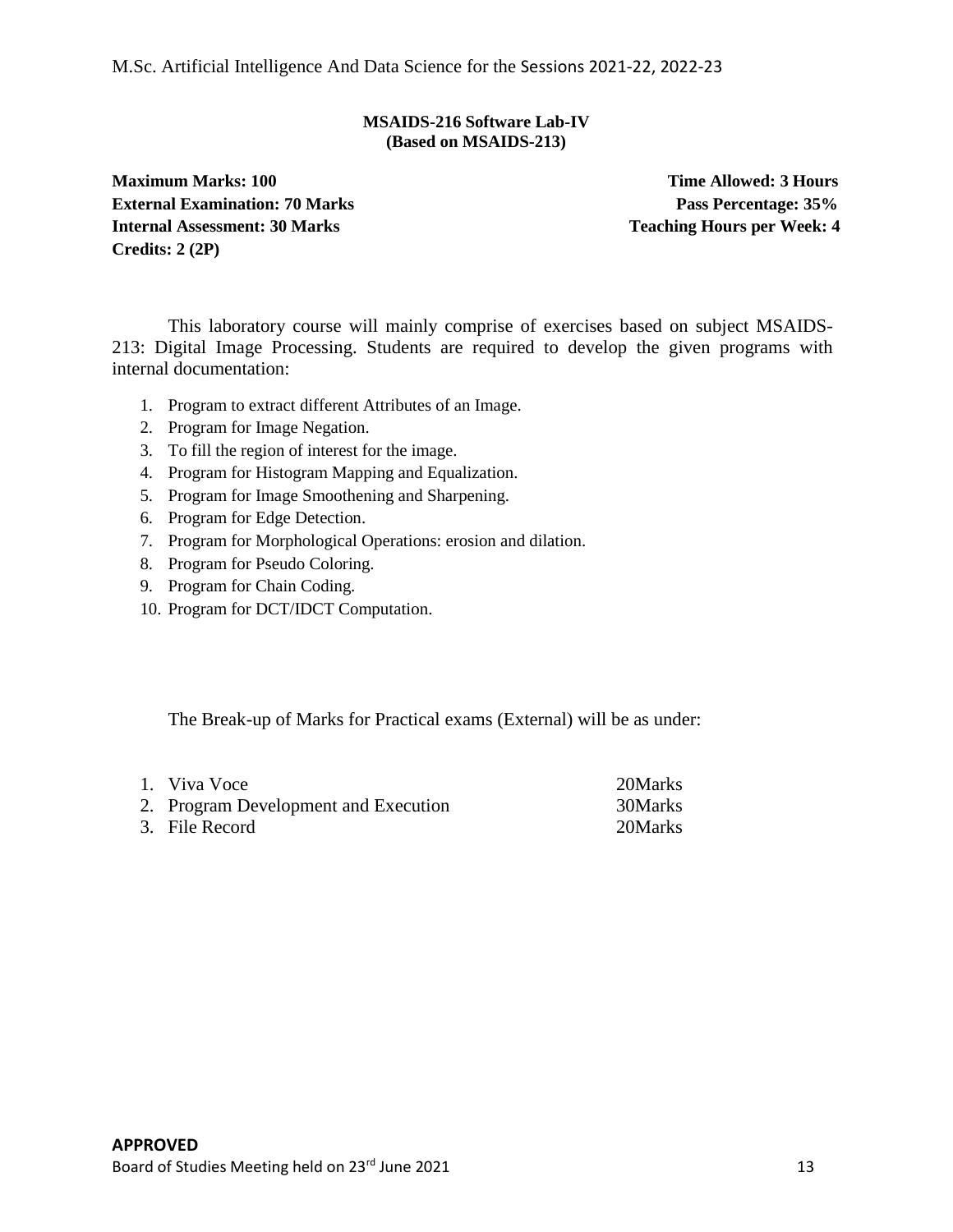#### **MSAIDS-221 Research Methodology**

**Maximum Marks: 100** Time Allowed: 3 Hours **External Examination: 70 Marks Pass Percentage: 35% Internal Assessment: 30 Marks Teaching Hourse Property Reaching Hourse Property 10 Marks Teaching Hours per Week: 5 Credits: 5 (4L+1T)**

**Instruction for the Paper Setter:** The question paper will consist of three sections: A, B & C. Sections A & B will have four questions each from the respective sections of the syllabus carrying 10 marks for each question. Section C will have 10 short-answer type questions carrying 30 marks for each question which will cover the entire syllabus uniformly.

**Instruction for the candidates:** Candidates are required to attempt two questions each from the Sections A & B of the question paper and the entire section C.

**Course Objectives:** The main objectives of this course are:

- 1. To familiarize participants with basic of research and the research process.
- 2. To make the students identify appropriate research topics, select and define appropriate research problem and parameters.
- 3. To enable the participants in conducting research work and formulating research synopsis and report.
- 4. To enable the students to identify and discuss the complex issues inherent in selecting a research problem, selecting an appropriate research design and implementing a research project.
- 5. To develop an understanding of various research designs and techniques.
- 6. To identify various sources of information for literature review and data collection.

#### **SECTION-A**

**Objectives and types of research:** Definition and types of research (Descriptive and analytical research, applied and fundamental research, qualitative and quantitative research, conceptual and empirical research).

**Research problem formulation:** Defining and formulating research problem and its necessity, selecting the problem, literature review and its importance; Primary and secondary data sources-library (books, journals, periodicals, reference sources, abstracting and indexing sources, reviews, monographs), patents, web (search engines, online libraries, online journals, e-books, e-encyclopedia, institutional websites); Journals and books-standards of research journals (impact factor, ISSN, ISBN, online and print journals, indexed journals, peer reviewed journals), citation index, H-index; Identifying gaps areas from literature review.

**Research design and methods:** Developing the research hypothesis; Research design – basic principles and need, important concepts; Observations and facts, laws and theories, prediction and explanation, induction, deduction; Development of models, developing a research plan, exploration, description, diagnosis, experimentation.

**Data collection:** Execution of research, observation and collection of data, methods of data collection, primary data, secondary data.

**Documentation:** Techniques and importance of documentation; Role of internet, information technology and computers in research and documentation.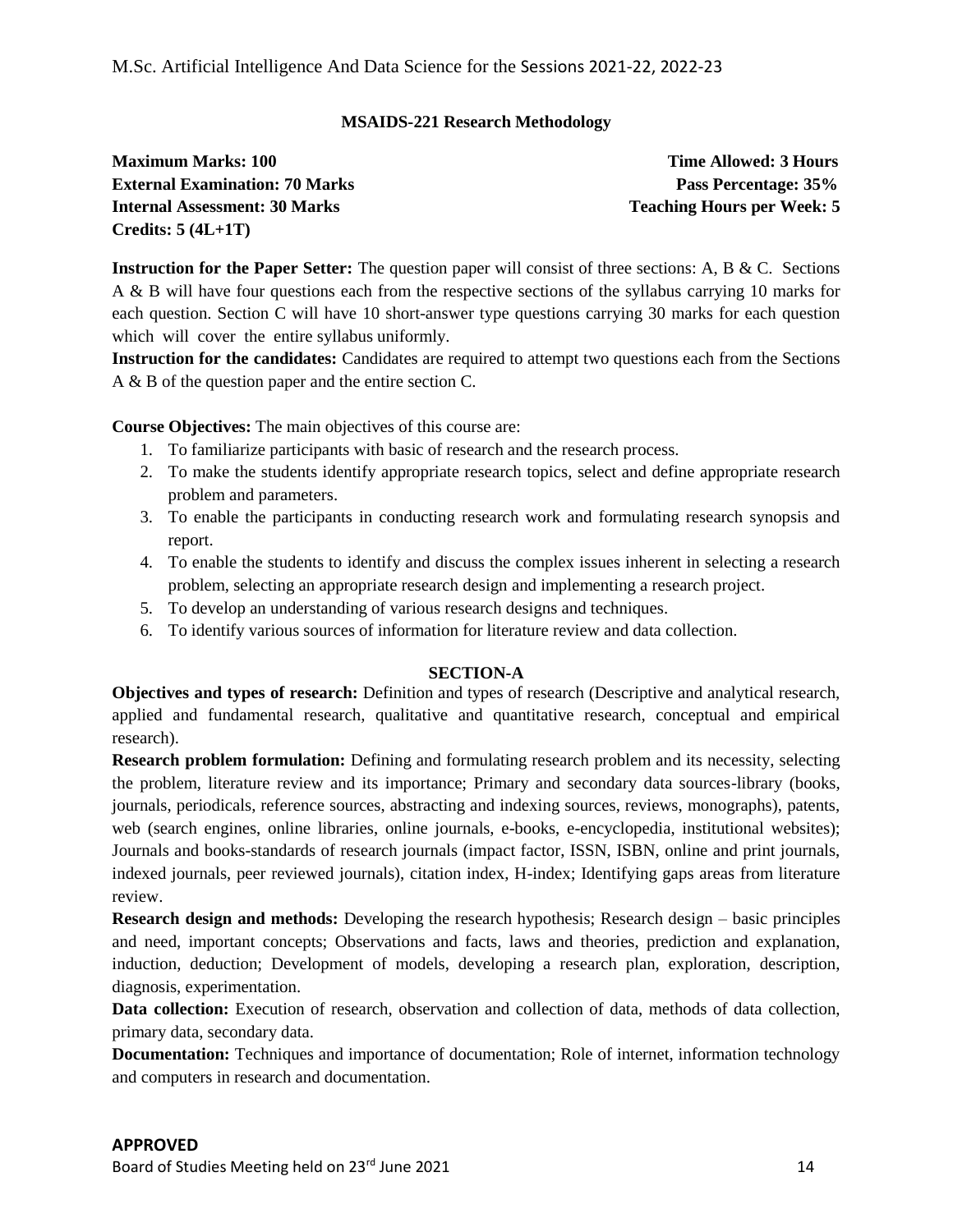#### **SECTION-B**

**Reporting and thesis writing:** Structure and components of research report, types of report-monographs, review articles, research papers, thesis, books, technical reports and their significance; Different steps in preparation of a written scientific document- layout, structure and language of reports, illustrations and tables, bibliography, references, footnotes.

**Presentation of research papers:** Poster presentations-layout and format; Oral presentation-planning, preparation, use of visual art, importance of effective communication.

**Application of intellectual property rights:** Commercialization, copyright, royalty, intellectual property rights and patent law; Plagiarism-concept and authentication of originality of research; Citation and acknowledgement; Reproducibility and accountability.

**Cost analysis of project:** Cost incurred on raw materials, different testing procedures, cost of instrumentation, downstream processing cost (wherever required); Cost of clinical trials.

**Research grants:** National/International funding agencies; Government and private bodies.

**Course Learning Outcomes:** At the end of this course, students will be able to:

- 1. Develop understanding on various kinds of research, objectives of doing research, research process, research designs and sampling.
- 2. Read, comprehend and explain research articles in their academic discipline.
- 3. Effectively present a Research paper.
- 4. To make the students able to identify and discuss the concepts and procedures of sampling, data collection, analysis and reporting.

#### **Recommended Reading:**

- 1. Statistics An Introductory Analysis by Taro Yamane, Harper International Edition.
- 2. An Introduction to Statistical Methods by C.B. Gupta, Vikas Publ. Co., Jallandhar.
- 3. Research Methodology: Methods and Techniques by CR Kothari and Gaurav Garg by NewAge International Publishers (Third Edition), ISBN-10:8122436235, ISBN-13:978- 8122436235
- 4. Research Methodology: A step-by-step Guide for Beginners by Ranjit Kumar, SAGE Publications, ISBN-13: 978-1849203012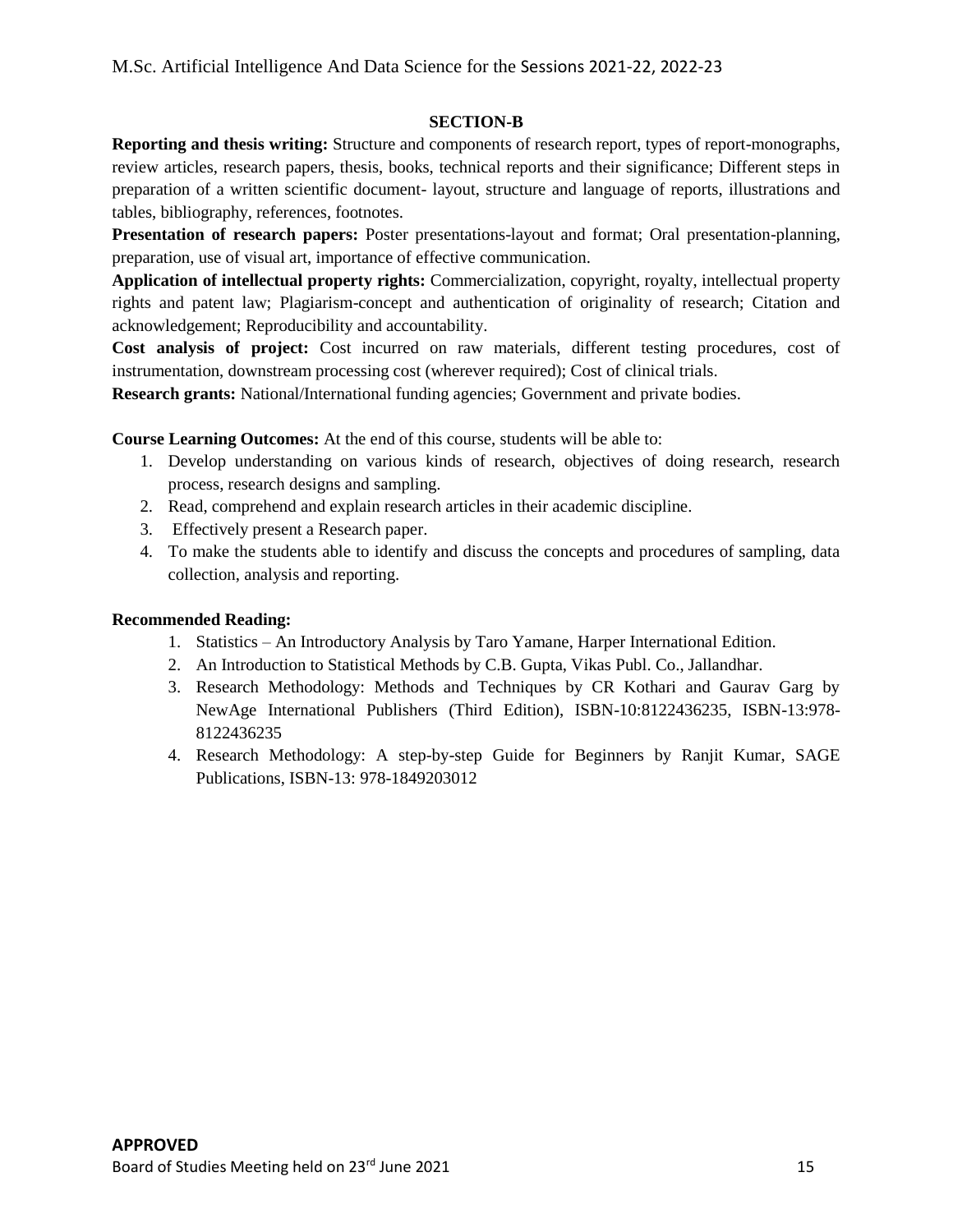#### **MSAIDS-222 Natural Language Processing using Python**

| <b>Maximum Marks: 100</b>             | <b>Time Allowed: 3 Hours</b>      |
|---------------------------------------|-----------------------------------|
| <b>External Examination: 70 Marks</b> | Pass Percentage: 35%              |
| Internal Assessment: 30 Marks         | <b>Teaching Hours per Week: 5</b> |
| Credits: $5(5L)$                      |                                   |

**Instruction for the Paper Setter:** The question paper will consist of three sections: A, B & C. Sections A & B will have four questions each from the respective sections of the syllabus carrying 10 marks for each question. Section C will have 10 short-answer type questions carrying 30 marks for each question which will cover the entire syllabus uniformly.

**Instruction for the candidates:** Candidates are required to attempt two questions each from the Sections A & B of the question paper and the entire section C.

**Course Objectives:** The main objectives of this course are:

- 1. This course introduces the fundamental concepts and techniques of natural language processing (NLP).
- 2. Teach students the leading trends and systems in natural language processing.
- 3. Make them understand the concepts of morphology, syntax, semantics and pragmatics of the language and that they are able to give the appropriate examples that will illustrate the above mentioned concepts.
- 4. Enable students to be capable to describe the application based on natural language processing.
- 5. Enable students to implement natural language processing using NLTK.

#### **SECTION-A**

**Introduction and Overview:** What is Natural Language Processing (NLP)? Applications of NLP, Understanding Natural Language Processing (NLP), Rule-based NLP vs Statistical NLP.

**Components of Natural Language Processing (NLP)**: Natural Language Understanding (NLU), Natural Language Generation (NLG).

**Phases of NLP**: Lexical Analysis and Morphological, Syntactic Analysis (Parsing), Semantic Analysis, Discourse Integration, Pragmatic Analysis.

**Basic Text Processing:** Regular Expression, Word Tokenization, Sentence Segmentation.

#### **SECTION-B**

**Easy to Use NLP Libraries**: Various libraries for implementing NLP.

**Overview of NLTK:** Exploring Features of NLTK, Setting the NLTK Environment.

**Extracting, Cleaning and Pre-processing Text using NLTK**: Stemming, Lemmatization, Part-of-Speech (PoS) tagging, Chunking, Chinking, Named Entity Recognition (NER), Word Net, Bag of Words.

**Course Learning Outcomes:** At the end of this course, the students will learn various concepts such as fundamentals of NLP, its phases, Tokenization, Stemming, Lemmatization, POS tagging, Named Entity Recognition, Syntax Tree Parsing, and so on using Python's most famous NLTK package.

**Text Books:**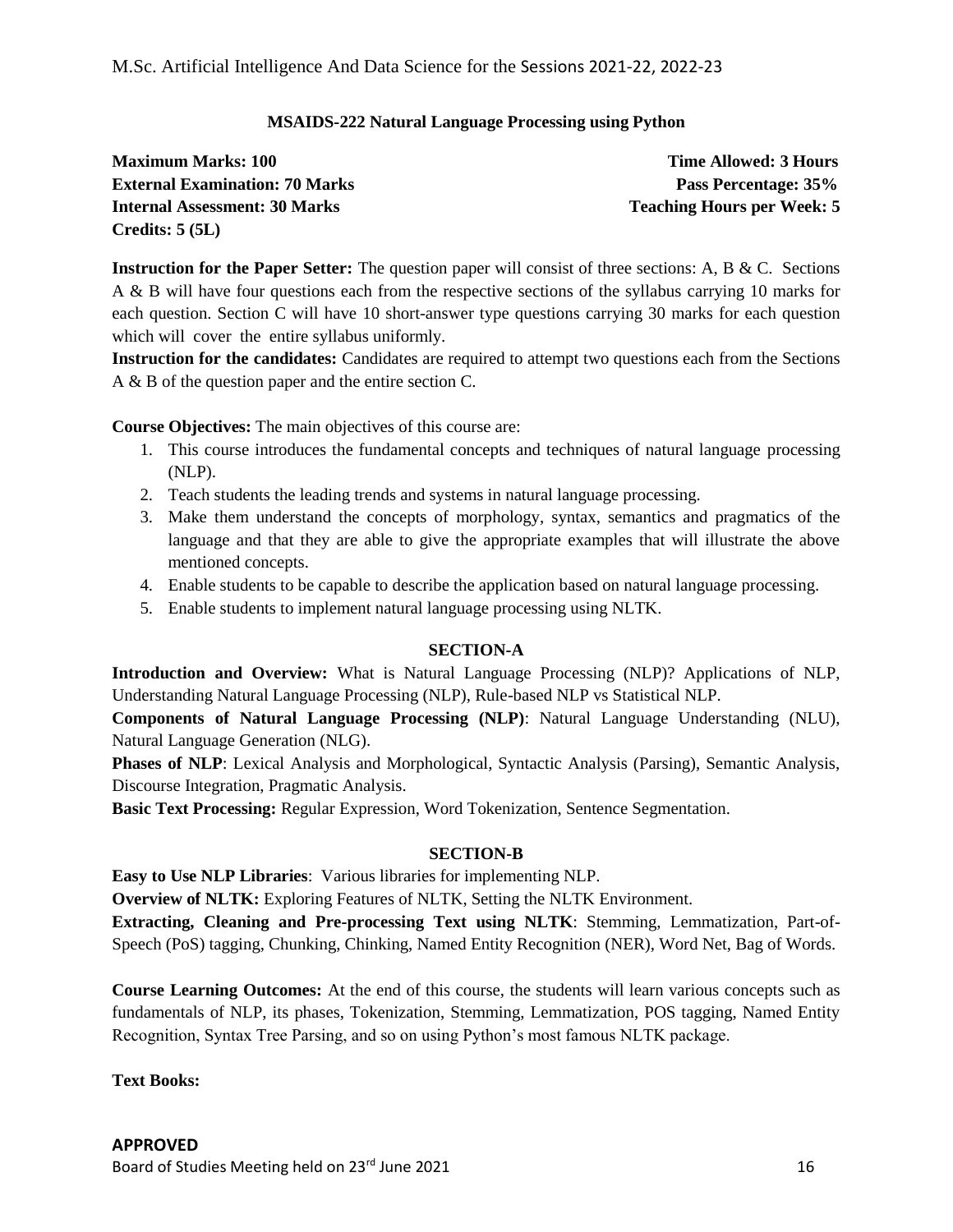- 1. Speech and Language processing An introduction to Natural Language Processing, Computational Linguistics and speech Recognition by Daniel Jurafsky and James H. Martin (ISBN13: 978-131873216).
- 2. Natural Language Processing with Python by Steven Bird, Ewan Klein, Edward Lopper(ISBN13:978-0596516499)

#### **Reference Book:**

1. Handbook of Natural Language Processing, Second Edition—Nitin Indurkhya, Fred J. Damerau, Fred J. Damerau (ISBN13: 978-1420085921).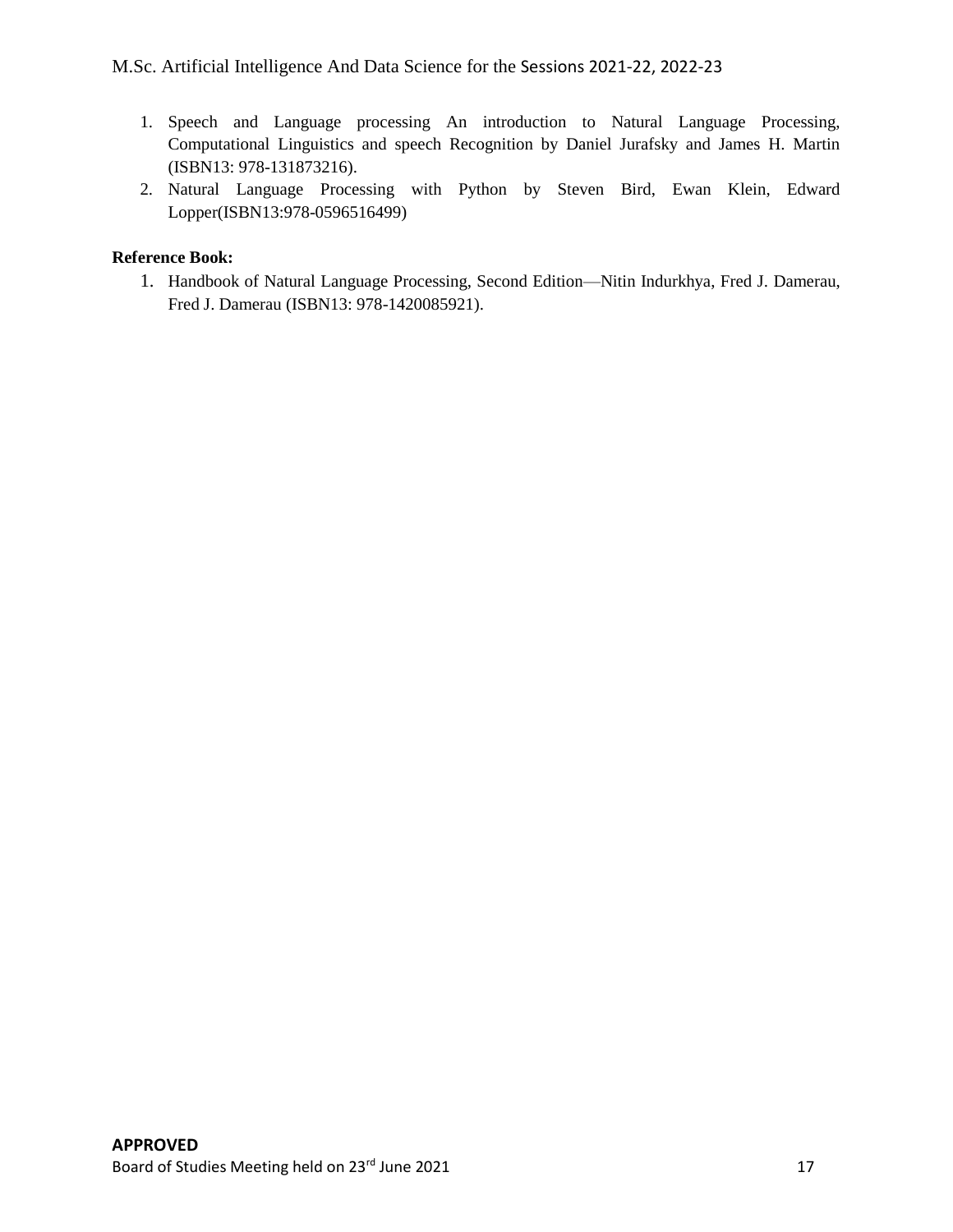#### **MSAIDS-223 Big Data Analytics**

**Maximum Marks: 100** Time Allowed: 3 Hours **External Examination: 70 Marks Pass Percentage: 35% Internal Assessment: 30 Marks Teaching Hourse Property Reaching Hourse Property 10 Marks Teaching Hours per Week: 5 Credits: 5 (5L)**

**Instruction for the Paper Setter:** The question paper will consist of three sections: A, B & C. Sections A & B will have four questions each from the respective sections of the syllabus carrying 10 marks for each question. Section C will have 10 short-answer type questions carrying 30 marks for each question which will cover the entire syllabus uniformly.

**Instruction for the candidates:** Candidates are required to attempt two questions each from the Sections A & B of the question paper and the entire section C.

**Course Objectives:** The main objectives of this course are:

- 1. To optimize business decisions and create competitive advantage with Big Data analytics
- 2. To explore the fundamental concepts of big data analytics.
- 3. To learn to analyze the big data using intelligent techniques.
- 4. To understand the various search methods and visualization techniques.
- 5. To learn to use various techniques for mining data stream.
- 6. To understand the applications using Map Reduce Concepts.
- 7. To introduce programming tools PIG & HIVE in Hadoop echo system.

#### **SECTION-A**

**Introduction to big data :** Introduction to Big Data Platform – Challenges of Conventional Systems - Intelligent data analysis – Nature of Data - Analytic Processes and Tools - Analysis vs Reporting. **Mining data streams :** Introduction To Streams Concepts – Stream Data Model and Architecture - Stream Computing - Sampling Data in a Stream – Filtering Streams – Counting Distinct Elements in a Stream – Estimating Moments – Counting Oneness in a Window – Decaying Window - Real time Analytics Platform(RTAP) Applications – Case Studies - Real Time Sentiment Analysis- Stock Market Predictions.

#### **SECTION-B**

**Hadoop:** History of Hadoop- the Hadoop Distributed File System – Components of Hadoop Analysing the Data with Hadoop- Scaling Out- Hadoop Streaming- Design of HDFS-Java interfaces to HDFS Basics- Developing a Map Reduce Application-How Map Reduce Works-Anatomy of a Map Reduce Job run-Failures-Job Scheduling-Shuffle and Sort – Task execution - Map Reduce Types and Formats- Map Reduce Features- Hadoop environment.

**Frameworks:** Applications on Big Data Using Pig and Hive – Data processing operators in Pig – Hive services – HiveQL – Querying Data in Hive.

#### **Learning Outcomes:**

Students will be able to:

1. Work with big data platform and explore the big data analytics techniques business applications.

#### **APPROVED**

Board of Studies Meeting held on 23<sup>rd</sup> June 2021 18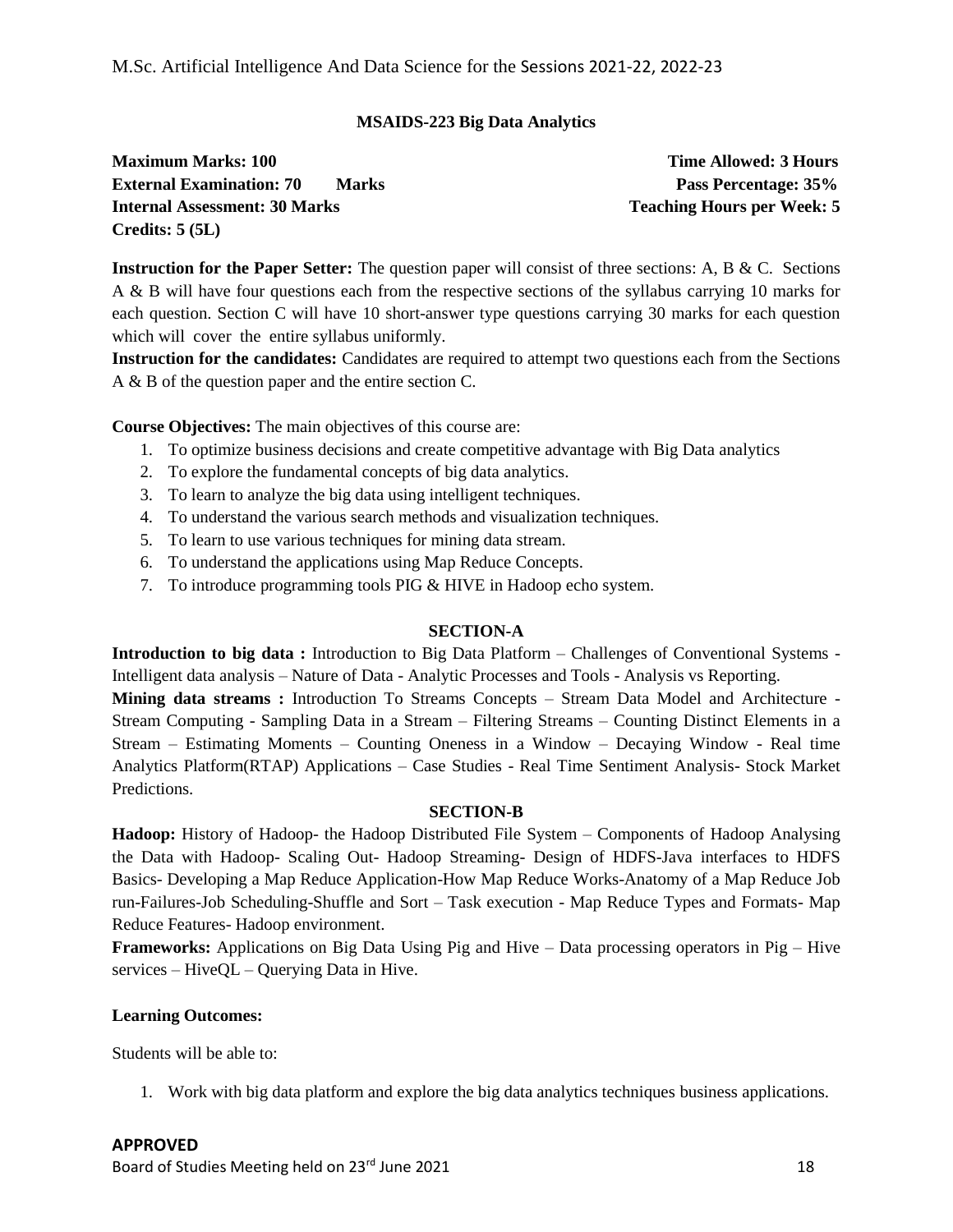- 2. Design efficient algorithms for mining the data from large volumes.
- 3. Analyze the HADOOP and Map Reduce technologies associated with big data analytics.
- 4. Explore on Big Data applications Using Pig and Hive.
- 5. Understand the fundamentals of various big data analytics techniques.
- 6. Build a complete business data analytics solution

#### **References:**

- 1. Michael Berthold, David J. Hand, "Intelligent Data Analysis", Springer.
- 2. Tom White "Hadoop: The Definitive Guide" Third Edition, O'reilly Media.
- 3. Chris Eaton, Dirk DeRoos, Tom Deutsch, George Lapis, Paul Zikopoulos,
- 4. "Understanding Big Data: Analytics for Enterprise Class Hadoop and Streaming Data", McGrawHill Publishing.
- 5. Anand Rajaraman and Jeffrey David Ullman, "Mining of Massive Datasets", CUP.
- 6. Bill Franks, "Taming the Big Data Tidal Wave: Finding Opportunities in Huge Data Streams with Advanced Analytics", John Wiley& sons.
- 7. Glenn J. Myatt, "Making Sense of Data", John Wiley & Sons.
- 8. Pete Warden, "Big Data Glossary", O'Reilly.
- 9. Jiawei Han, Micheline Kamber "Data Mining Concepts and Techniques", 2<sup>nd</sup> Edition, Elsevier, Reprinted .
- 10. Da Ruan, Guoquing Chen, Etienne E.Kerre, Geert Wets, "Intelligent Data Mining", Springer.
- 11. Paul Zikopoulos, Dirkde Roos, Krishnan Parasuraman, Thomas Deutsch, James Giles , David Corrigan, "Harness the Power of Big Data The IBM Big Data Platform", Tata McGraw Hill Publications.
- 12. Arshdeep Bahga, Vijay Madisetti, "Big Data Science & Analytics: A Hands-On Approach ",VPT.
- 13. Bart Baesens "Analytics in a Big Data World: The Essential Guide to Data
- 14. Science and its Applications (WILEY Big Data Series)", John Wiley & Sons.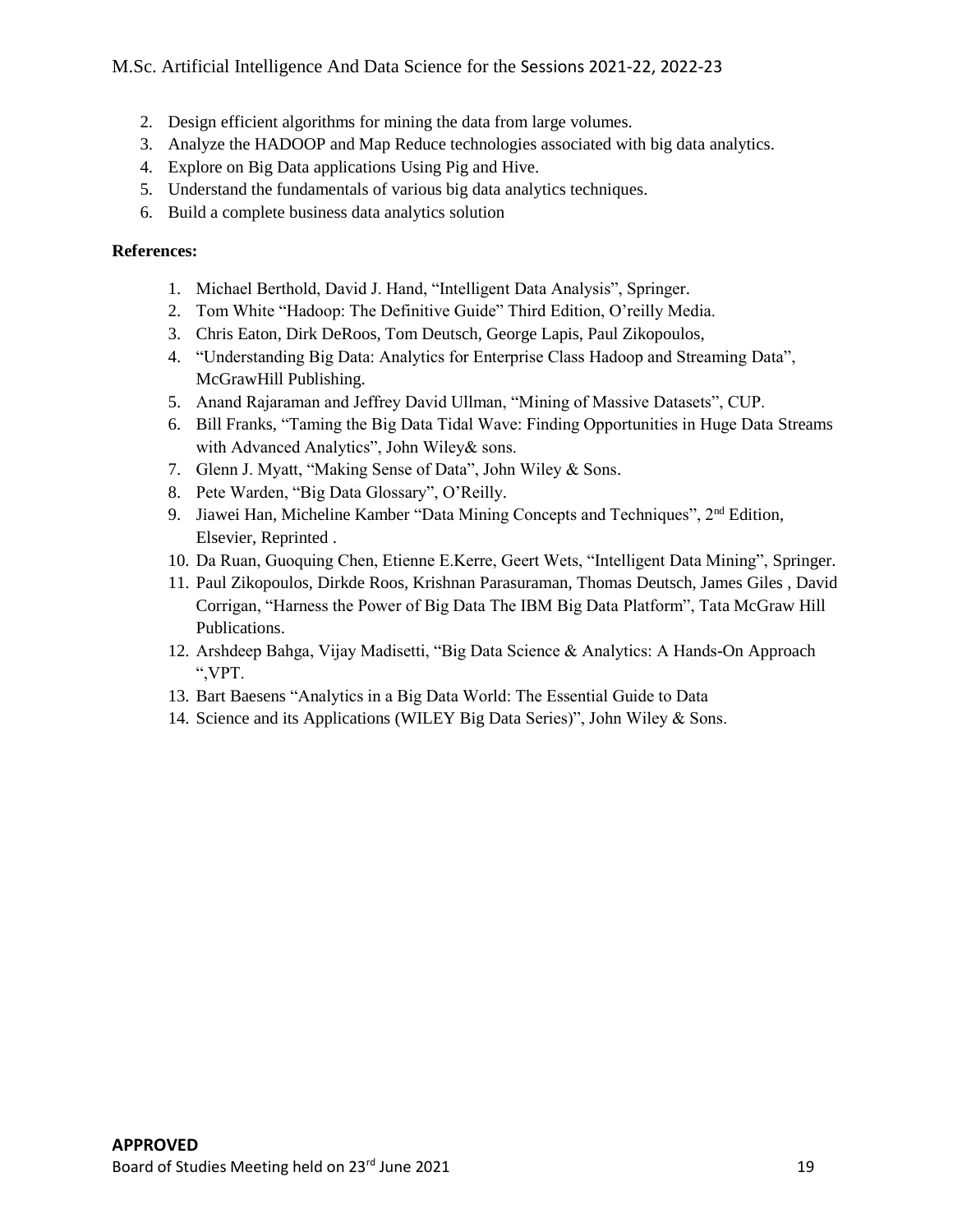#### **MSAIDS-224 Software Lab-V (Based on MSAIDS-222)**

**Maximum Marks: 100** Time Allowed: 3 Hours **External Examination: 70 Marks Pass Percentage: 35% Internal Assessment: 30 Marks Teaching Hours per Week: 4 Credits: 2 (2P)**

This laboratory course will mainly comprise of exercises based on subject MSAIDS-222: Natural Language Processing using Python.

The Break-up of Marks for Practical exams (External) will be as under:

| 1. Viva Voce                         | 20Marks |
|--------------------------------------|---------|
| 2. Program Development and Execution | 30Marks |
| 3. File Record                       | 20Marks |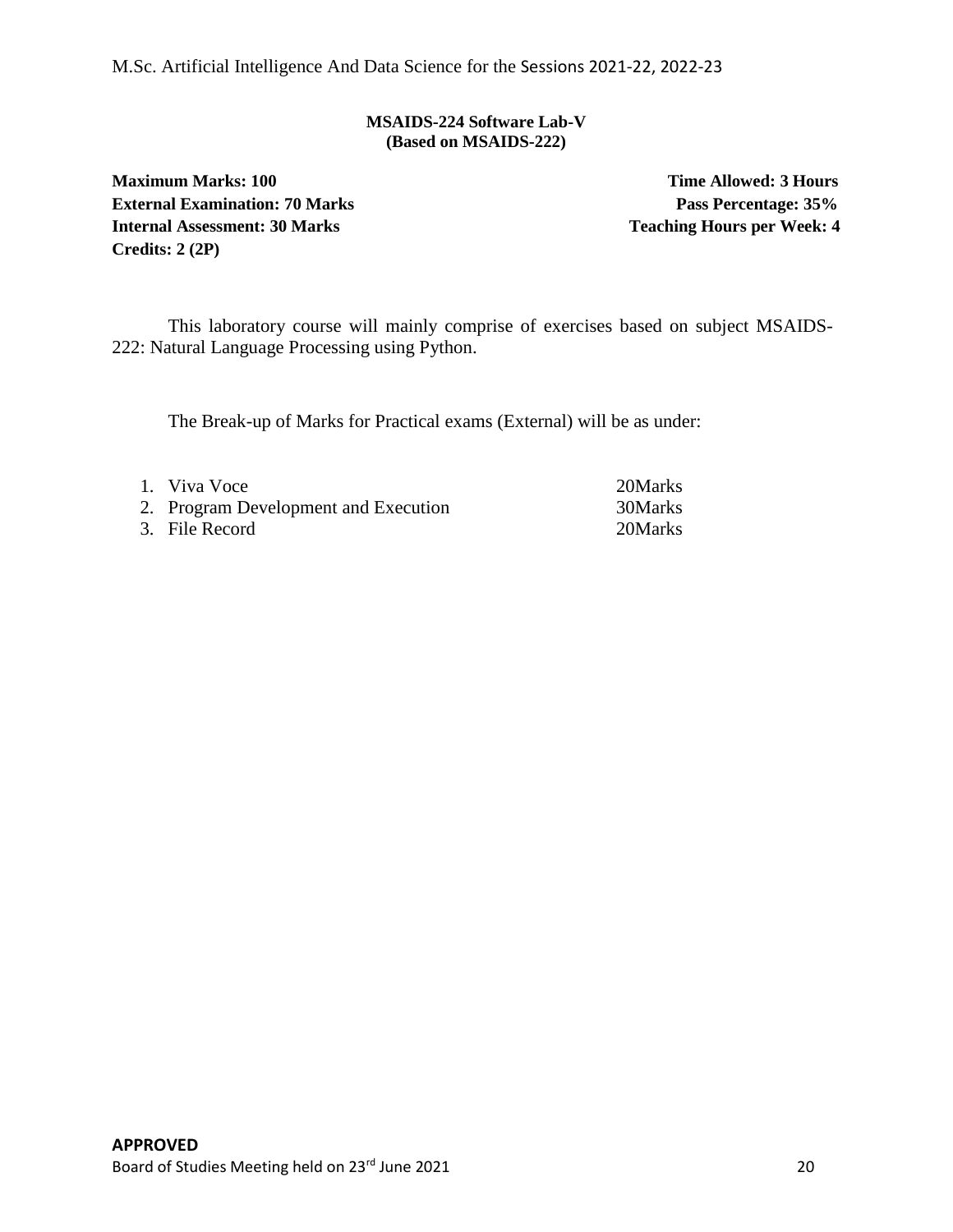#### **MSAIDS-225 Software Lab-VI (Based on MSAIDS-223)**

**Maximum Marks: 100** Time Allowed: 3 Hours **External Examination: 70 Marks Pass Percentage: 35% Internal Assessment: 30 Marks Teaching Hours per Week: 4 Credits: 2 (2P)**

This laboratory course will mainly comprise of exercises based on subject MSAIDS-223: Big Data Analytics.

The Break-up of Marks for Practical exams (External) will be as under:

| 1. Viva Voce                         | 20Marks |
|--------------------------------------|---------|
| 2. Program Development and Execution | 30Marks |
| 3. File Record                       | 20Marks |